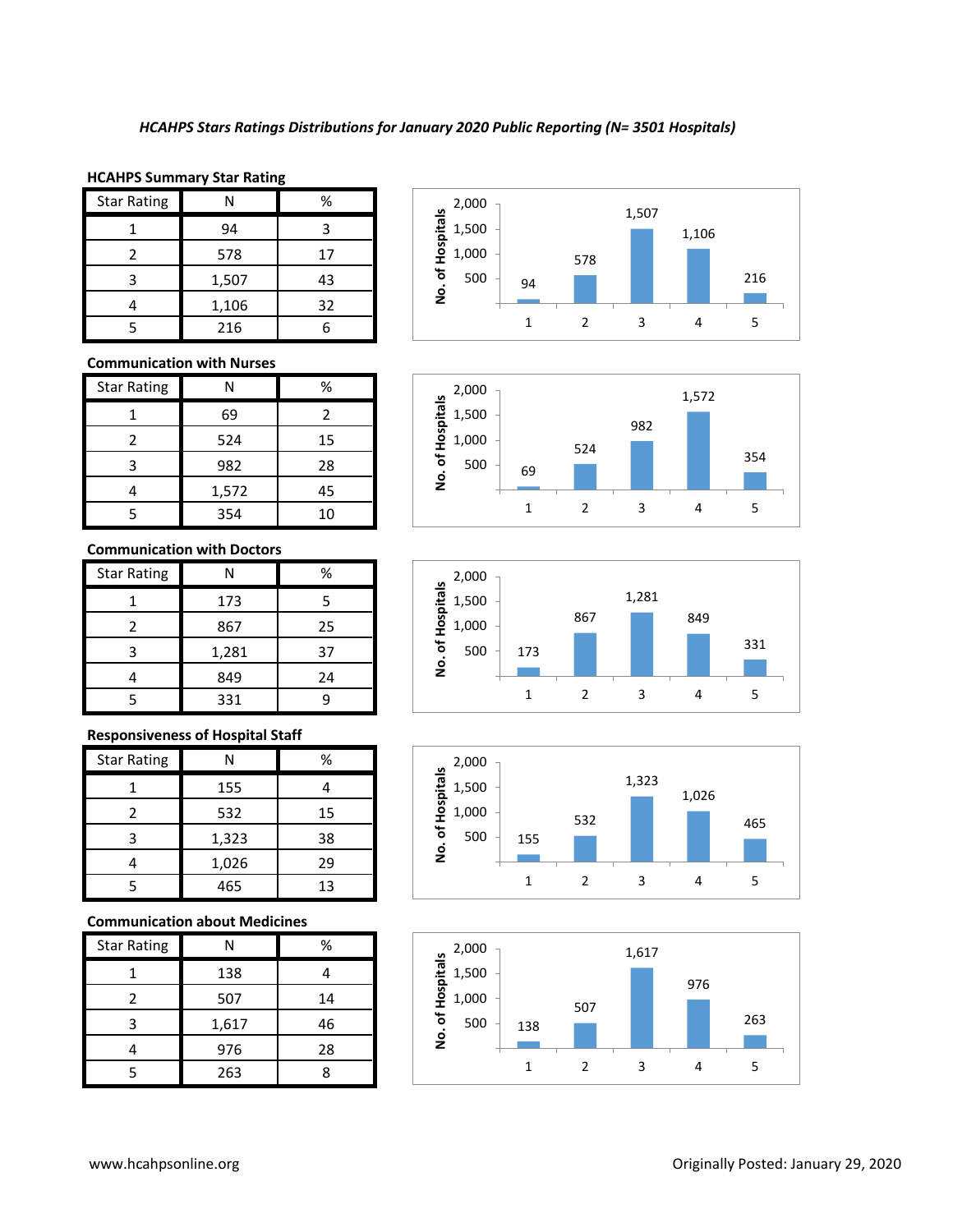#### **Cleanliness of Hospital Environment**

| <b>Star Rating</b> | N     | %  |
|--------------------|-------|----|
|                    | 268   | 8  |
| 2                  | 899   | 26 |
| 3                  | 1,074 | 31 |
|                    | 1,005 | 29 |
|                    | 255   |    |

## **Quietness of Hospital Environment**

| <b>Star Rating</b> |       | ℅  |
|--------------------|-------|----|
|                    | 450   | 13 |
| 2                  | 989   | 28 |
| 3                  | 1,122 | 32 |
|                    | 671   | 19 |
|                    | 269   |    |

# **Discharge Information**

| <b>Star Rating</b> |       | ℅  |
|--------------------|-------|----|
|                    | 178   | 5  |
| 2                  | 786   | 22 |
| 3                  | 1,245 | 36 |
|                    | 1,010 | 29 |
|                    | 282   |    |

# **Care Transition**

| <b>Star Rating</b> | Ν     | ℅  |
|--------------------|-------|----|
|                    | 218   | հ  |
| 2                  | 764   | 22 |
| ੨                  | 1,094 | 31 |
|                    | 1,263 | 36 |
|                    | 162   |    |

## **Hospital Rating**

| <b>Star Rating</b> | Ν     | %  |
|--------------------|-------|----|
|                    | 103   | 3  |
| 2                  | 486   | 14 |
| 3                  | 1,535 | 44 |
|                    | 1,041 | 30 |
| 5                  | 336   | 10 |